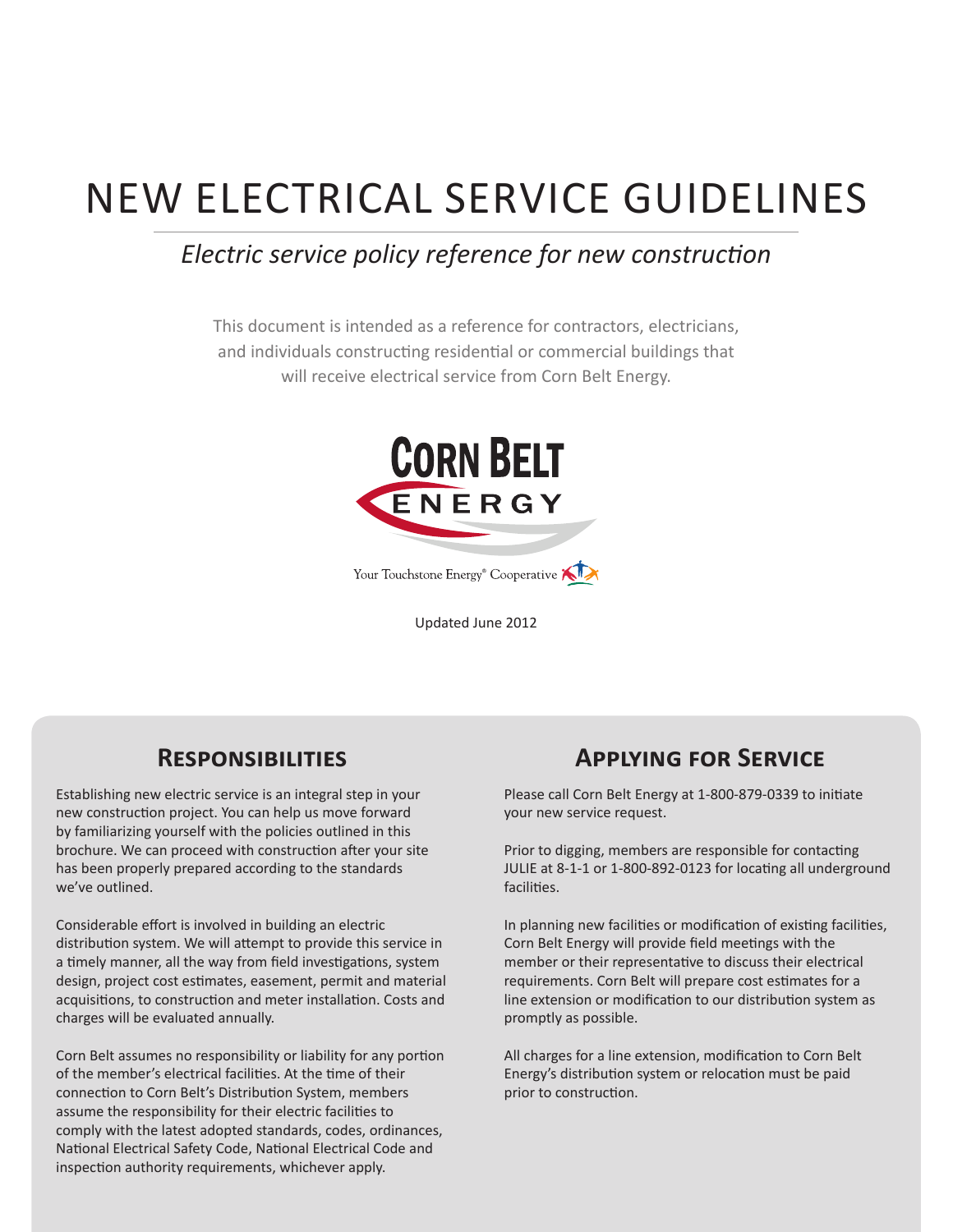# **600-1 Policy Overview**

### **Line Extensions**

Cost of any new Corn Belt facilities providing service are the member's responsibility. Corn Belt allows a \$4,400 credit for a residential "standard line extension" when service is not within a subdivision.

### **Temporary Service Charge:** \$150

Temporary service meter base must be both set and paid before energizing.

### **Temporary Up & Down Service:** \$800

Charge is for installing up to a 25 KVA XFMR and service, and eventual removal.

### **Permanent Residential Overhead Service**

Corn Belt will provide standard length overhead service, up to \$600, at no cost to the member.

Additional charges apply for:

- Extra length or capacity; charges vary, determined by Corn Belt Energy.
- Meter pole installation: \$460

#### **Permanent Residential Underground Service**

#### **200 Amp:**

NOT in conduit: 50' Free | \$12/ft beyond 50' IN conduit: 120' Free | \$5/ft beyond 120' \* ^

**320 Amp:** (members with electric heat) NOT in conduit: 50' Free | \$14/ft beyond 50'

IN conduit: 120' Free | \$7/ft beyond 120' \* ^

Underground service can be provided in an overhead area by member paying a \$600 Service Riser fee.

*\* Member installed conduit must be installed from the meter base to within 5'-10' of designated source and must be inspected by Corn Belt Energy before being back filled.*

*^ Difficult terrain areas, narrow lots, zero-lotlines, and underground in our Northern Region will require member-installed conduit.*

# **SUBDIVISION DEVELOPMENT** responsibility at the member's

The total investment cost for the installation of Corn Belt Energy's distribution facilities will be the responsibility of the subdivision developer.

Corn Belt Energy generally designs its system utilizing overhead construction. Upon request from the developer, or in those service areas where underground distribution is required by governmental ordinance, we will determine if underground distribution facilities are practical to install and maintain. If so, the developer will be responsible for any additional cost for the installation of underground distribution facilities above and beyond the cost of overhead line construction. Standard Low Voltage Service and transformer costs are excluded from subdivision estimates.

Residential subdivisions will be allowed the cost equivalent of up to one "standard line extension" per lot in determining a refundable deposit for their project, based on the least cost design for the facilities installed within the subdivision. The developer will pay a nonrefundable construction

contribution to Corn Belt to extend its distribution system to the proposed subdivision and for any unusual or extraordinary expenses. *(Individual subdivision lots will not be allowed a future standard line extension credit, because the developer has already utilized that credit.)*

When appropriate, Corn Belt Energy will refund the per lot deposit as specified in the contract. One refund will be allowed for each permanent electric service that is energized, according to the subdivision plan and agreement.

Developers may have the opportunity or in some instances may be required to install conduit at their own expense.

# **NON-RESIDENTIAL**

Line extensions for non-residential coop members will be performed at the member's expense, excluding the cost of transformation. Low voltage service wire for installations where a self-contained meter is used will be the cooperative's

expense. Larger capacity service wire is the member's responsibility. Corn Belt's standard line extension credit is reserved for residential members only.

Cabins, sheds, barns and the like are referred to as "Special Services." These structures will not qualify for the standard line extension credit. Their line extension will require a construction contribution equal to the estimated cost of providing electric service. All other line extension policies will apply.

Corn Belt Energy will extend overhead sub-transmission service to appropriate members within its service territory, provided the member has executed an Electric Service Agreement to provide such service.

When a member requires subtransmission service and the closest adequate line is owned by a company other than Corn Belt Energy or its wholesale provider, we will represent the member's interest in discussions with the company that owns the Sub-Transmission line, and coordinate all negotiations to accomplish tapping the line.